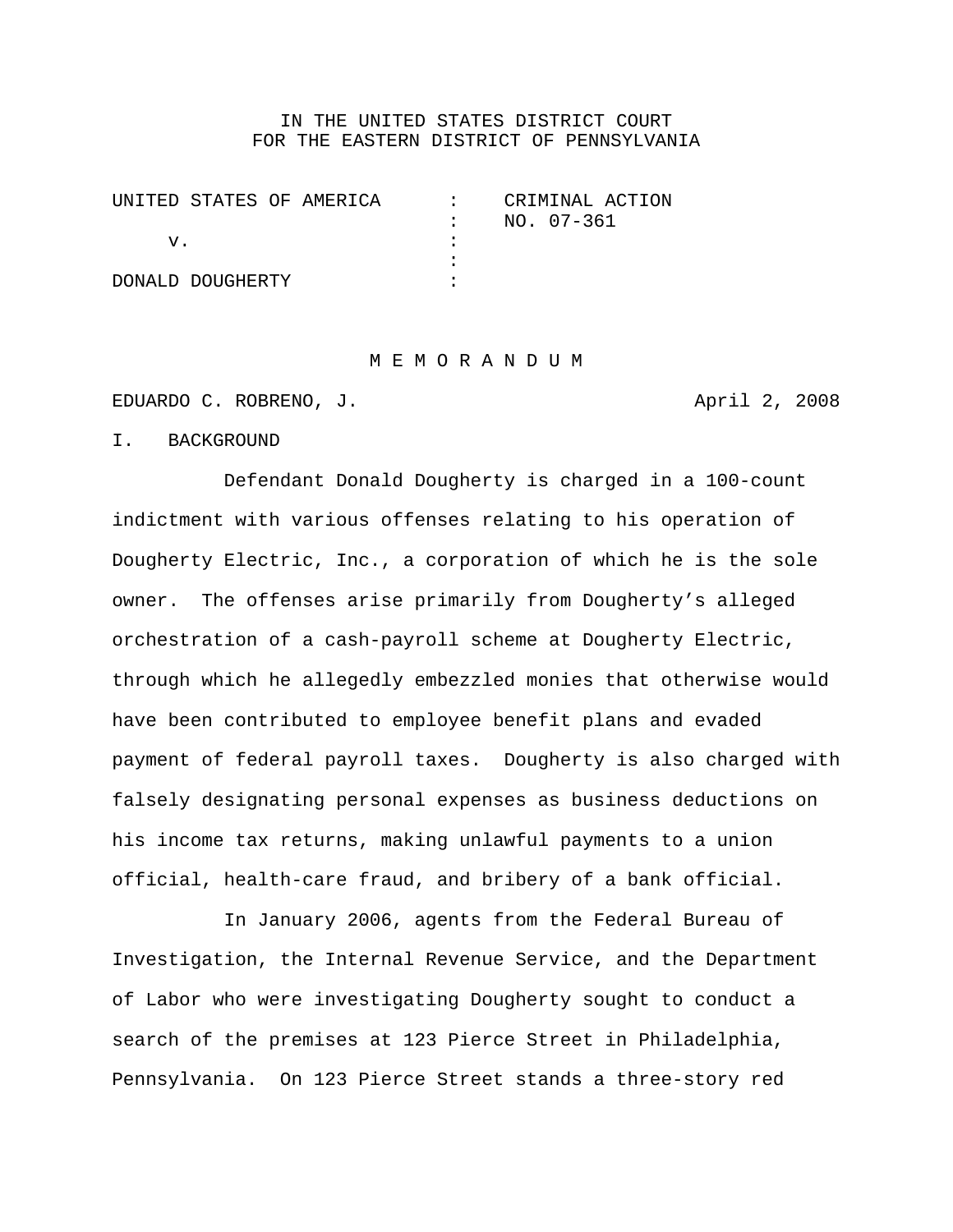brick building that housed not only Dougherty's personal residence, but also the headquarters of Dougherty Electric. In an effort to obtain a search warrant, FBI Special Agent Kathleen O'Hanlon executed an affidavit seeking to search "the premises located at 123 Pierce Street, Philadelphia, Pennsylvania, 19148[;] [t]he primary residence and business location of DONALD DOUGHERTY/DOUGHERTY ELECTRIC, INC." Deft.'s Mot. to Suppress, Ex. 2 [hereinafter "Affidavit"]. On January 27, 2006, Magistrate Judge M. Faith Angell approved the issuance of a warrant to search 123 Pierce Street, finding probable cause that evidence of commission of a crime would be found therein. See id. Ex. 1.

# A. The January 27, 2006 Warrant

The warrant describes the premises to be searched as "123 Pierce Street, Philadelphia PA 19148," and supplies the structural details of the premises, along with photographic images.  $Id.$  at 1 & Attachment A.<sup>1</sup> The warrant also includes an extensive description of the items to be seized, providing 24 categories of documentary items, and 7 categories of computers

Although the warrant itself does not contain any particularized information, the warrant incorporates by reference Special Agent O'Hanlon's affidavit, which includes a detailed description of the places to be searched and items to be seized. See United States v. Johnson, 690 F.2d 60, 64 (3d Cir. 1982) ("When a warrant is accompanied by an affidavit that is incorporated by reference, the affidavit may be used in construing the scope of the warrant.").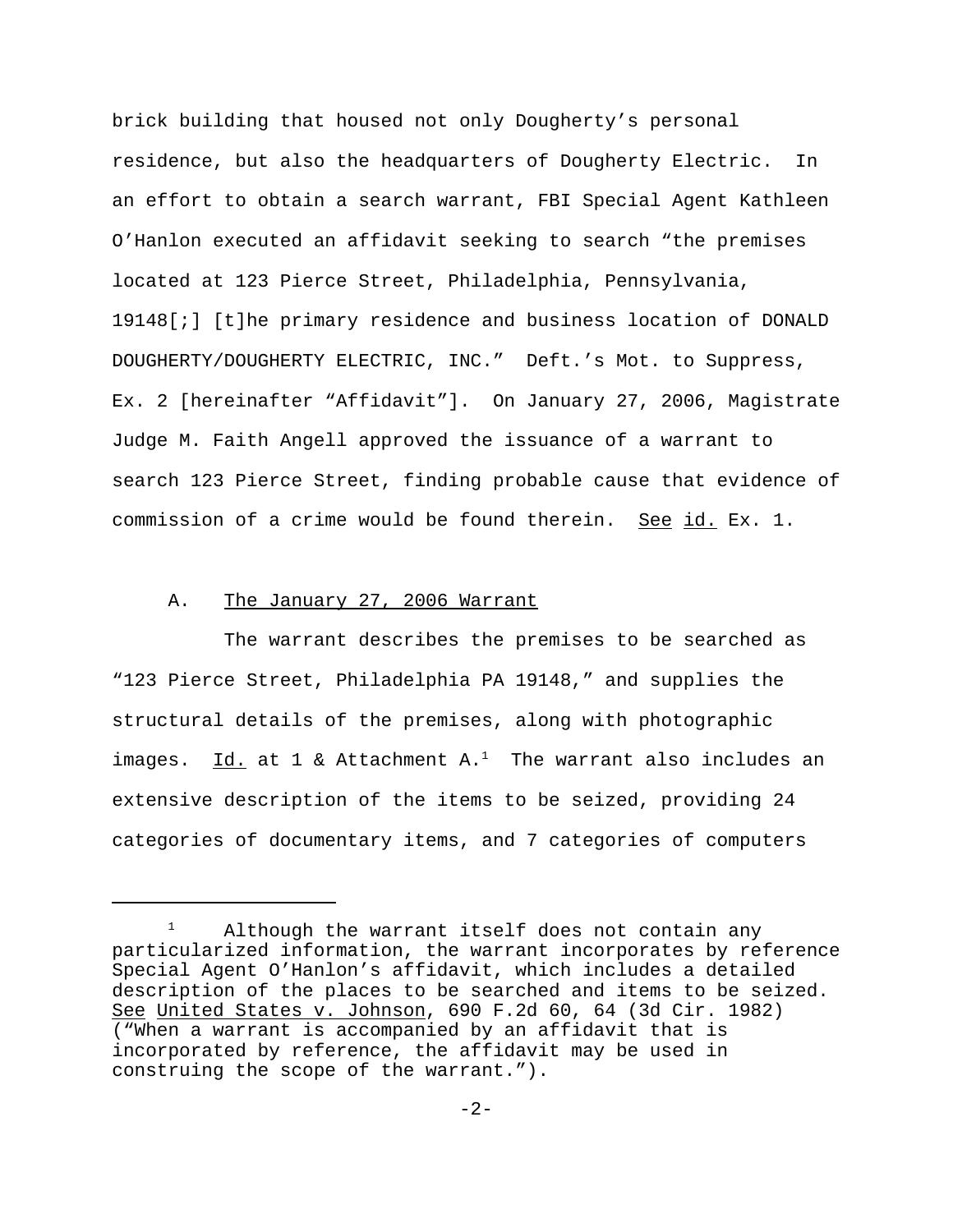and related items. Id. Attachment B.

The affidavit states that O'Hanlon is an FBI Special Agent with over 20 years of experience who is investigating Dougherty, "owner/operator" of Dougherty Electric for, inter alia, "theft or embezzlement from an employee benefit fund," "making unlawful payments to a union official," "utilizing [company] monies for personal use and taking business deductions, and, thereby evading income taxes," and "filing false income tax returns." Id. ¶ 2. The bases for the allegations include personal observations, subpoenaed records, interviews with confidential informants and cooperating witnesses, and physical and electronic surveillance.

The affidavit avers that Dougherty Electric is an S Corporation<sup>2</sup> solely owned by Dougherty and operated from his home at 123 Pierce Street.  $Id. \P 4.$  In support of this averment, the affidavit states that Dougherty allegedly "relocated the operations of [Dougherty Electric] from its former location at 142-50 Morris Street, Philadelphia, PA to the basement of [Dougherty's] residence at 123 Pierce Street," as evidenced by information from a cooperating witness and surveillance of persons moving office furniture and file storage from the Morris

<sup>&</sup>lt;sup>2</sup> A corporation under chapter S of the Internal Revenue Code, or S Corporation, is generally exempt from federal income tax, and instead passes through its profits to shareholders, each of whom pays taxes on his share of those profits on his Form 1040 at individual tax rates. See 26 U.S.C. §§ 1363, 1366.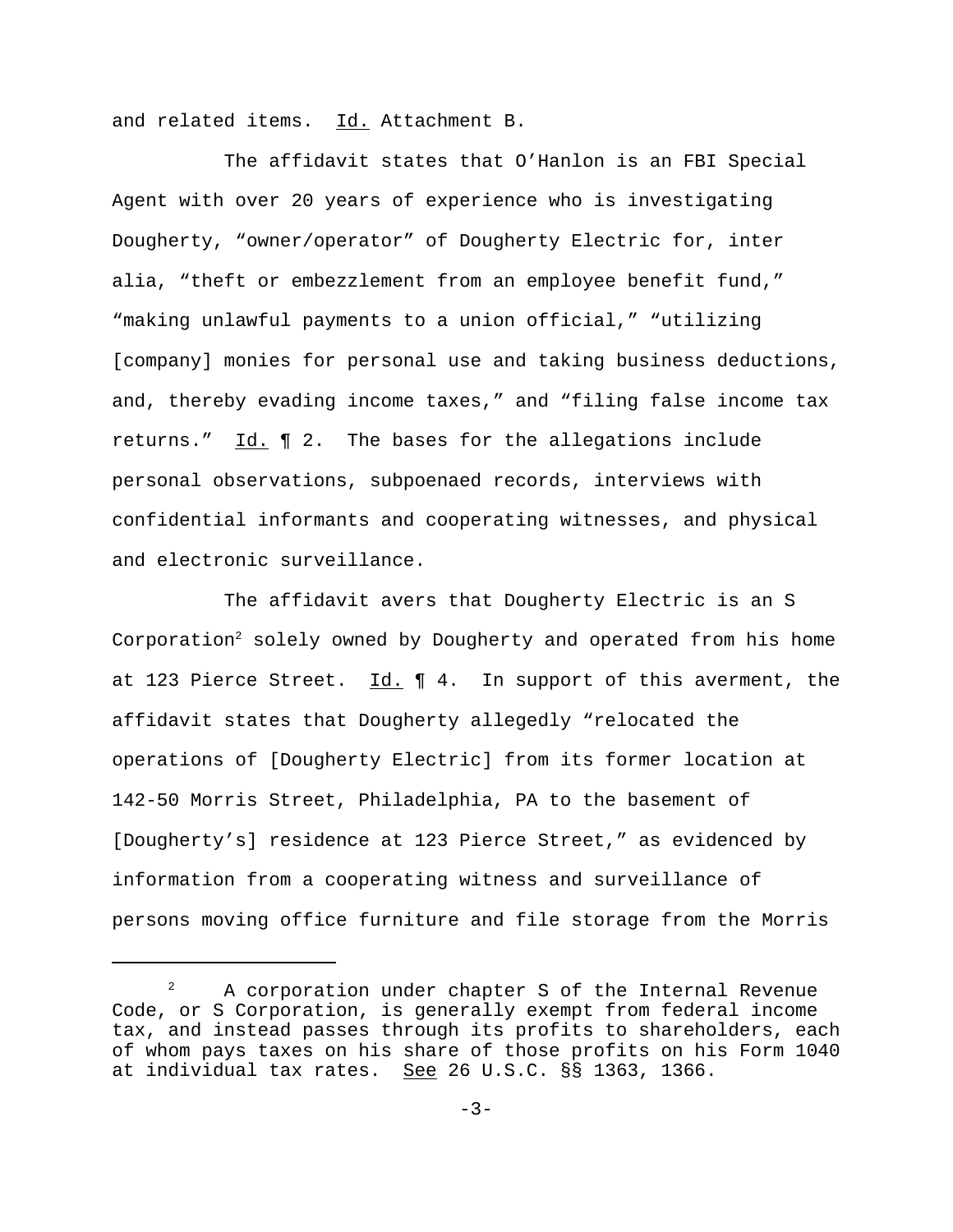Street address to the Pierce Street address. Id. ¶ 6. In addition, a confidential informant, alleged to be accurate and reliable, stated that Dougherty "is operating his business from his home." Id. The affidavit concludes that there is "probable cause to believe that [Dougherty] is a sole proprietor, conducting personal and business matters at his residence at 123 Pierce Street, Philadelphia, PA." Id.

The affidavit goes on to connect the premises at 123 Pierce Street to the offenses alleged. With regard to the cashpayroll scheme, the affidavit avers that an officer of Dougherty Electric made a large cash withdrawal from an account that had been regularly drawn upon in large amounts, brought the cash to "the vicinity of 123 Pierce Street," and "entered [Dougherty's] residence." Id. ¶ 15. Additionally, after describing at length the various charges of tax evasion (cash-payroll scheme) and filing false tax returns (improper business deduction of personal expenses), the affidavit states that "the items purchased with the monies from [Dougherty Electric]'s general business account and/or evidence pertaining to the transactions may be found at the residence of [Dougherty] at 123 Pierce Street, Philadelphia, PA, and in the basement of the residence." Id. ¶ 45. The affidavit also states that "individuals and businesses typically maintain books and records where they are readily available, i.e., at their homes and places of business" and "where the

 $-4-$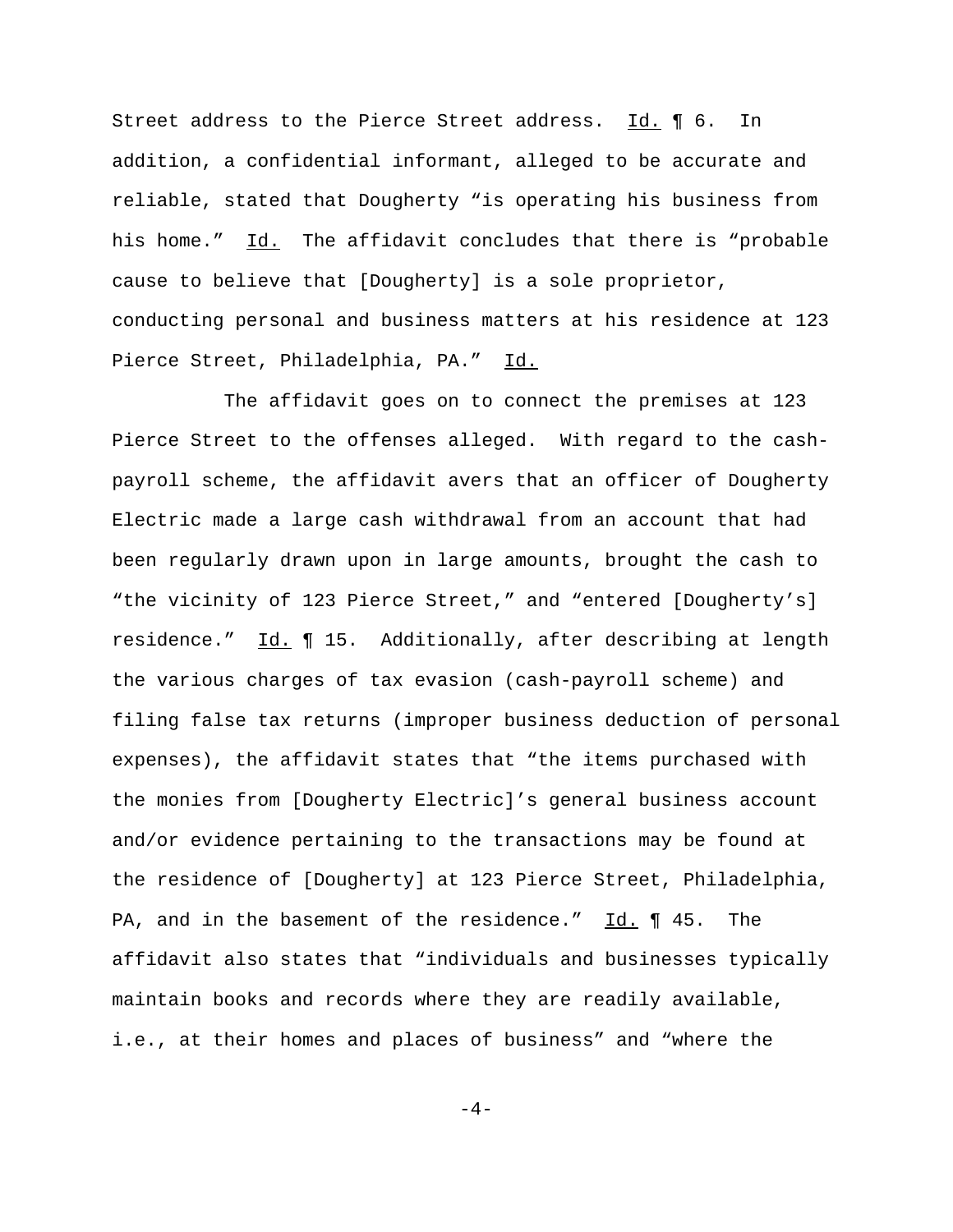individual has access to a computer." Id. ¶ 46.

#### B. Execution of the Warrant

On January 28, 2006, Special Agent O'Hanlon and a team of agents executed the warrant. The agents conducted an extensive search of the premises at 123 Pierce Street, beginning in the basement and proceeding upwards. The search of the basement revealed the operations center of Dougherty Electric, including files, computers, and office equipment. The search of the remainder of the building revealed another office adjacent to Dougherty's master bedroom, which also contained files relating to Dougherty Electric.

In addition to the business records of Dougherty Electric, the agents searched throughout the home for certain of Dougherty's personal items. For instance, because Dougherty is alleged to have improperly characterized home renovation expenses as business deductions, the team searched for evidence of these renovations, which included furniture, countertops, cabinets, and flooring. In addition, Dougherty is alleged to have purchased personal goods and improperly deducted the expenses as business expenses. The team searched for evidence of these purchases as well, which included jewelry, electronics, sports equipment, and the accompanying receipts.

The search resulted in the seizure of 29 boxes of

 $-5-$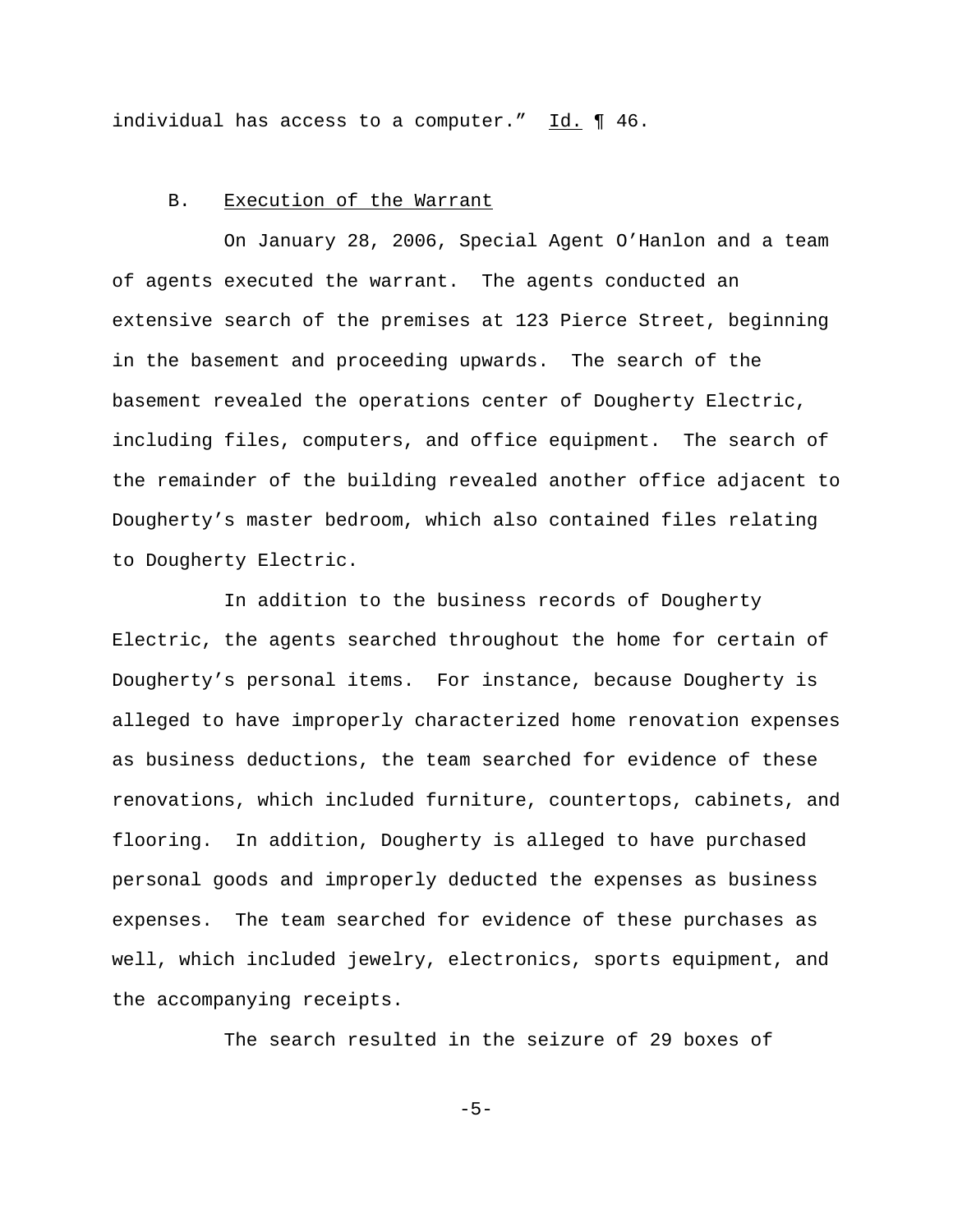documents and other materials, and 8 computers and related items. The search team took photographs of all rooms that were searched.

#### C. Procedural Posture

Dougherty now moves to suppress all evidence seized pursuant to the January 27, 2006 warrant, arguing that the warrant lacked particularity and the search exceeded the scope authorized by the warrant. After the parties each submitted written memoranda to the Court, a suppression hearing was held on March 27, 2008. At the hearing, the parties presented oral argument. In addition, the parties were afforded the opportunity to present evidence, and testimony was elicited from Special Agent O'Hanlon.

## II. PARTICULARITY OF THE WARRANT

### A. The Particularity Requirement

The Fourth Amendment provides that "no Warrants shall issue, but upon probable cause, supported by Oath or affirmation, and particularly describing the place to be searched, and the persons or things to be seized." Const. amend IV.

The "particularity" requirement is designed to prevent the issuance of "general warrants" that authorize "a general, exploratory rummaging in a person's belongings." United States v. \$92,422.57, 307 F.3d 137, 149 (3d Cir. 2002) (quoting Coolidge

-6-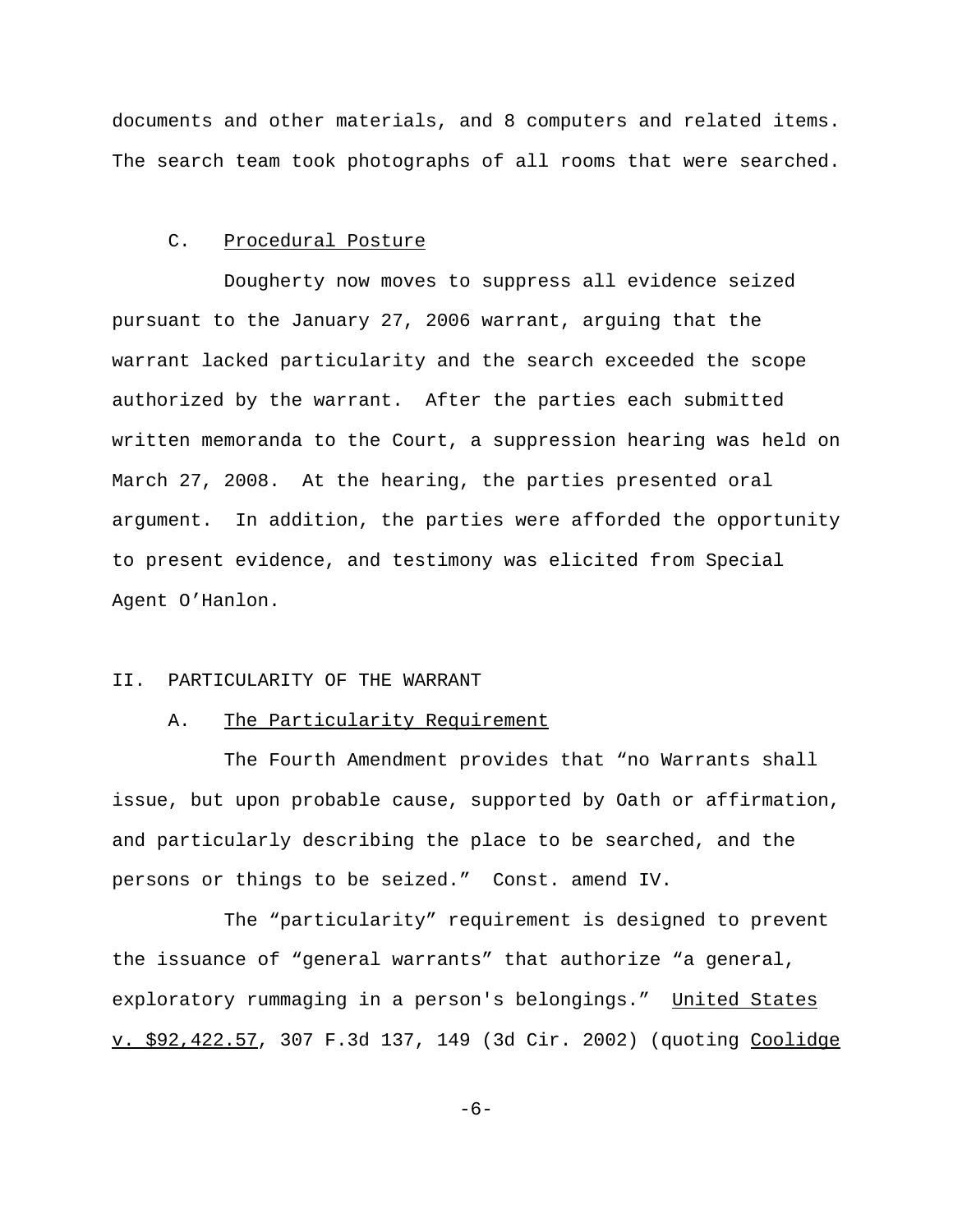v. New Hampshire, 403 U.S. 443, 467 (1971)). Evidence obtained pursuant to a warrant that does not comply with the Fourth Amendment's particularity requirement may be excluded from evidence at trial under the exclusionary rule. United States v. Leon, 468 U.S. 897, 906 (1984).

#### B. The Good Faith Exception to the Exclusionary Rule

Even where a warrant violates the Fourth Amendment's particularity requirement, suppression of evidence pursuant to the exclusionary rule "is inappropriate when an officer executes a search in objectively reasonable reliance on a warrant's authority." \$92,422.57, 307 F.3d 137 at 145 (quotation omitted) (noting that "there is nothing to deter" when an officer acts in good faith reliance on a warrant).3

The relevant inquiry in determining good faith reliance is "'whether a reasonably well trained officer would have known that the search was illegal despite the magistrate judge's

<sup>&</sup>lt;sup>3</sup> If a motion to suppress "does not present a Fourth Amendment argument that should be decided in order to provide instruction to law enforcement or to magistrate judges," the Court may "turn 'immediately to a consideration of the officers' good faith.'" \$92,422.57, 307 F.3d at 145 (quoting Leon, 468 U.S. at 925). The parties agree that the issues presented here do not involve such arguments. Accord id. (holding that "probable cause and particularity arguments" need not be decided in order to provide instruction to law enforcement or magistrate judges (citing United States v. Satterwhite, 980 F.2d 317, 320 (5th Cir. 1992))). Thus, the Court addresses the good faith exception before addressing Dougherty's arguments on their merits.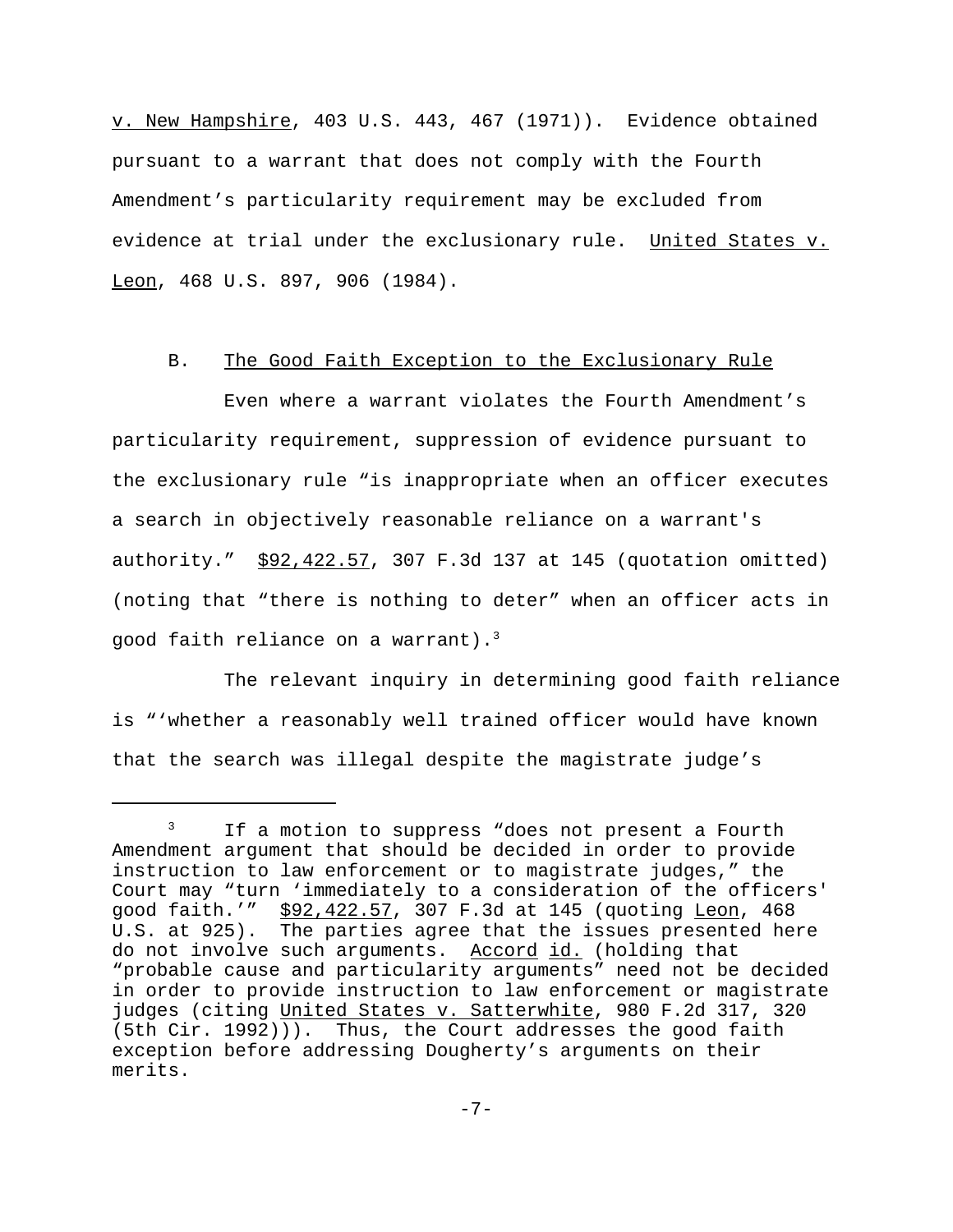authorization.'" United States v. Hodge, 246 F.3d 301, 307 (3d Cir. 2001) (alteration omitted) (quoting Leon, 468 U.S. at 922 n.23). In most cases, the good faith showing is not a difficult one for the Government to make: "The mere existence of a warrant typically suffices to prove that an officer conducted a search in good faith and justifies application of the good faith exception." Id. at 307-08.

In four "narrow situations," however, the good faith exception to the exclusionary rule will not apply:

(1) when the magistrate judge issued the warrant in reliance on a deliberately or recklessly false affidavit;

(2) when the magistrate judge abandoned his judicial role and failed to perform his neutral and detached function;

(3) when the warrant was based on an affidavit so lacking in indicia of probable cause as to render official belief in its existence entirely unreasonable; or

(4) when the warrant was so facially deficient that it failed to particularize the place to be searched or the things to be seized.

Id. at 146 (quotation omitted).

### C. Discussion

Dougherty argues that the January 27, 2006 warrant was facially deficient in its failure to particularize the place to be searched and things to be seized, and that it was based on an affidavit fatally lacking in indicia of probable cause.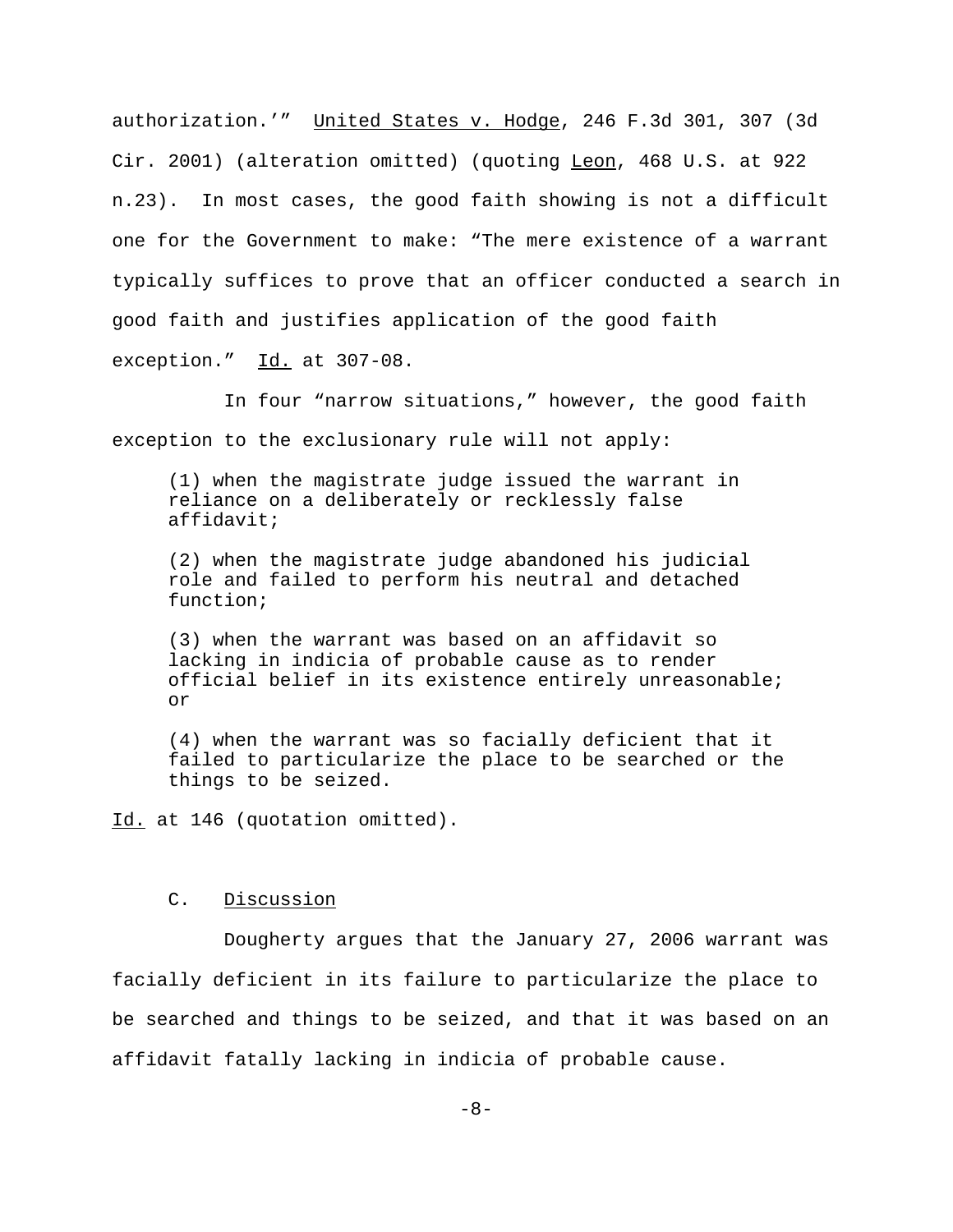The questions of whether the particularity of a warrant is facially deficient and whether a warrant lacks indicia of probable cause are determined by using an objective standard. See Hodge, 246 F.3d at 309 ("[An agent's] subjective belief regarding the sufficiency of the evidence is irrelevant. The Supreme Court has emphasized that the good faith exception requires objectively, not subjectively, reasonable conduct.").

# 1. Particularity

Dougherty argues that the warrant is facially deficient because it failed to particularize the things to be seized by authorizing a limitless search of virtually every item in his home and office. Dougherty is incorrect.

"The Fourth Amendment does not prohibit searches for long lists of documents or other items provided that there is probable cause for each item on the list and that each item is particularly described." \$92,422.57, 307 F.3d 137 at 148. Moreover, when an investigation concerns a complex series of offenses, the Government is allowed a degree of latitude in defining the categories of items to be searched. See United States v. Yusuf, 461 F.3d 374, 395 (3d Cir. 2006) ("[T]he government is to be given more flexibility regarding the items to be searched when the criminal activity deals with complex financial transactions."); United States v. Am. Investors of

-9-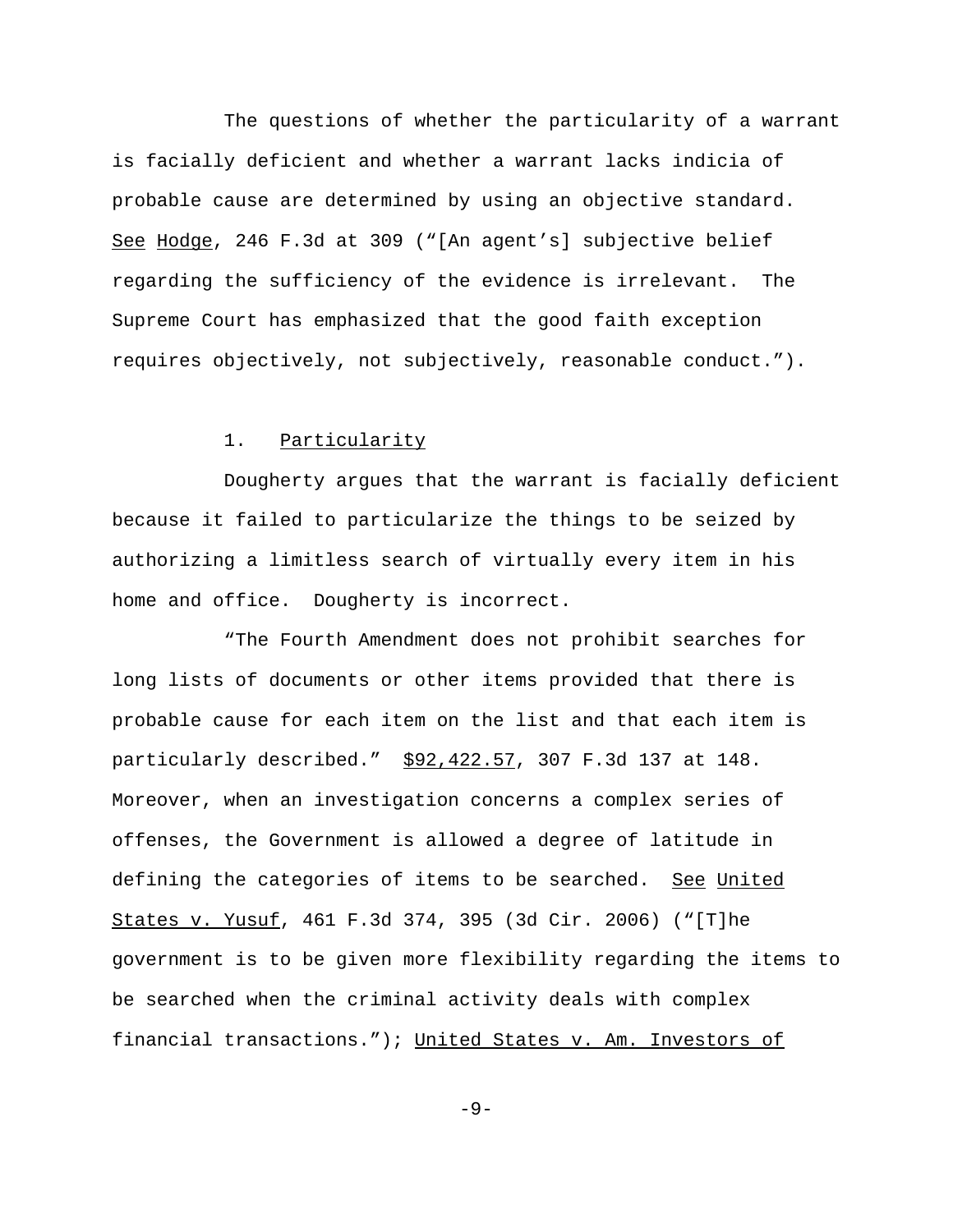Pittsburgh, Inc., 879 F.2d 1087, 1106 (3d Cir. 1989) ("Given the complex nature of a money-laundering enterprise, we cannot say that the categories over described the extent of the evidence sought to be seized.").

In American Investors, the Third Circuit upheld a warrant authorizing the search of "twenty-three categories of specifically delineated records and the seizure of other documents and items considered to be fruits, instrumentalities and/or evidence of criminal activity." 879 F.2d at 1093. The Court upheld the warrant against a particularity challenge, holding that, "given the range of information required to unravel the [money] laundering scheme and the extent of participation by the parties, the warrant was as specific as the circumstances allow." Id. at  $1106$ ; see also Yusuf, 461 F.3d at 379 ("[T]he warrant does not fail as an unconstitutional general warrant. The listing of the corporate items to be searched in the warrant application was not unconstitutionally overbroad, particularly considering this Court's repeated pronouncements to give greater flexibility in making the probable cause determination in the context of large-scale, document-intensive corporate offenses.").

Dougherty relies on United States v. Leary, 846 F.2d 592 (10th Cir. 1988), in an attempt to distinguish this case from American Investors. In Leary, the warrant's description of the

 $-10-$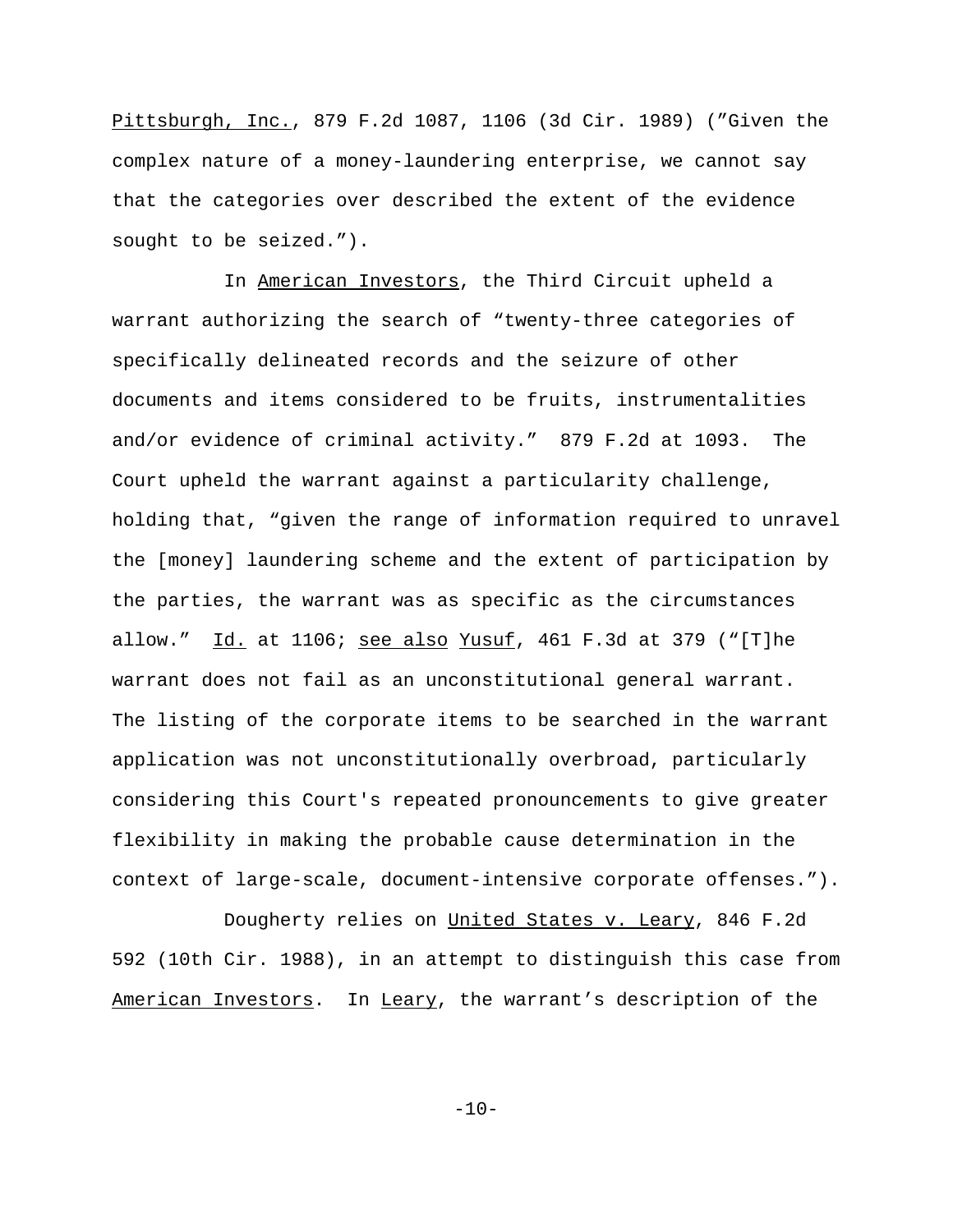things to be seized was limited to the following:<sup>4</sup>

Correspondence, Telex messages, contracts, invoices, purchase orders, shipping documents, payment records, export documents, packing slips, technical data, recorded notations, and other records and communications relating to the purchase, sale and illegal exportation of materials in violation of the Arms Export Control Act, 22 U.S.C. 2778, and the Export Administration Act of 1979, 50 U.S.C. App. 2410.

Id. at 594. The Court held that the warrant was facially deficient because its "absence of any limiting features" meant that it encompassed "virtually every document that one might expect to find in a modern export company's office." Id. at 601 n.15, 602, 609.

The warrant in this case is markedly different from the warrant in Leary. Instead of a single paragraph with a generic statutory reference appended, the warrant here breaks the items to be seized down into 24 particularized categories of documentary evidence and 7 categories of computer-related evidence. See Affidavit, Attachment B.

Dougherty has not pointed to a single paragraph in the list of items seized that is deficient in a manner similar to the generic items listed in Leary. To the contrary, each paragraph of the warrant here is highly specific and particularized. Three

In Leary, the affidavit accompanying the warrant contained a more particularized description, but the Court held that the affidavit could not cure the warrant's deficiency because it was not incorporated by reference in the warrant or attached the warrant. 846 F.2d at 603. Here, the affidavit is both incorporated by reference and attached to the warrant.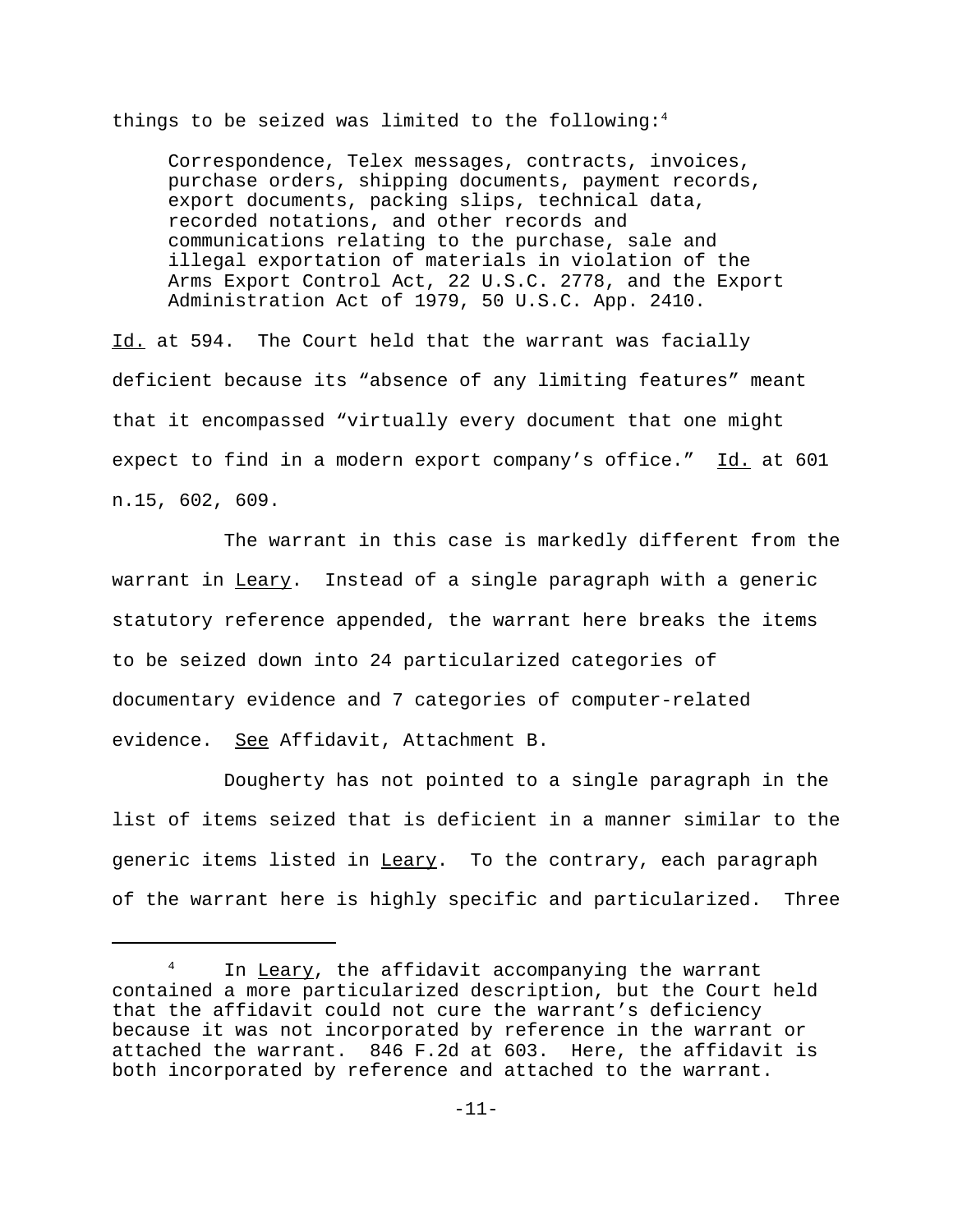representative examples are set forth below:

All documents relating to communications concerning International Brotherhood of Electrical Workers ["IBEW"] Local Union 98 Pension Plan ("the Plan") and Collective Bargaining Agreement, including, but not limited to communications concerning the Plan between, or among, [Dougherty Electric] or any of its agents or representatives and any of the following: any trustee of the Plan, any official of [Dougherty Electric], any plan official, fiduciary, or service provider.

. . .

All records relative to the personal use of any business asset, including cash or its equivalent, of [Dougherty Electric] by [Dougherty], his family, and/or any non-employee.

. . .

Any and all tax returns and supporting tax documentation including Federal, state or local individual and business tax returns, filed and unfiled, all Forms W-2, W-3, W-4 and 1099, filed and unfiled; and any supporting work papers, financial statements, audit/review/compilation reports, summary sheets, and analyses used in the preparation of the individual and business tax returns and Forms W-2, W-3, W-4 and 1099 relating to [Dougherty] and [Dougherty Electric], for the period January 2000 through the present.

Affidavit, Attachment B, ¶¶ 1.B, 1.R, 1.W.

The warrant contains no generic and unspecified references to records that any business might have; rather the categories of items are tailored to specific and relevant aspects of Dougherty Electric's business. Dougherty's argument that the warrant had no limitations on the items to be seized is belied by the specificity of the warrant's language. The warrant was limited in at least three respects: 1) it specifically delineated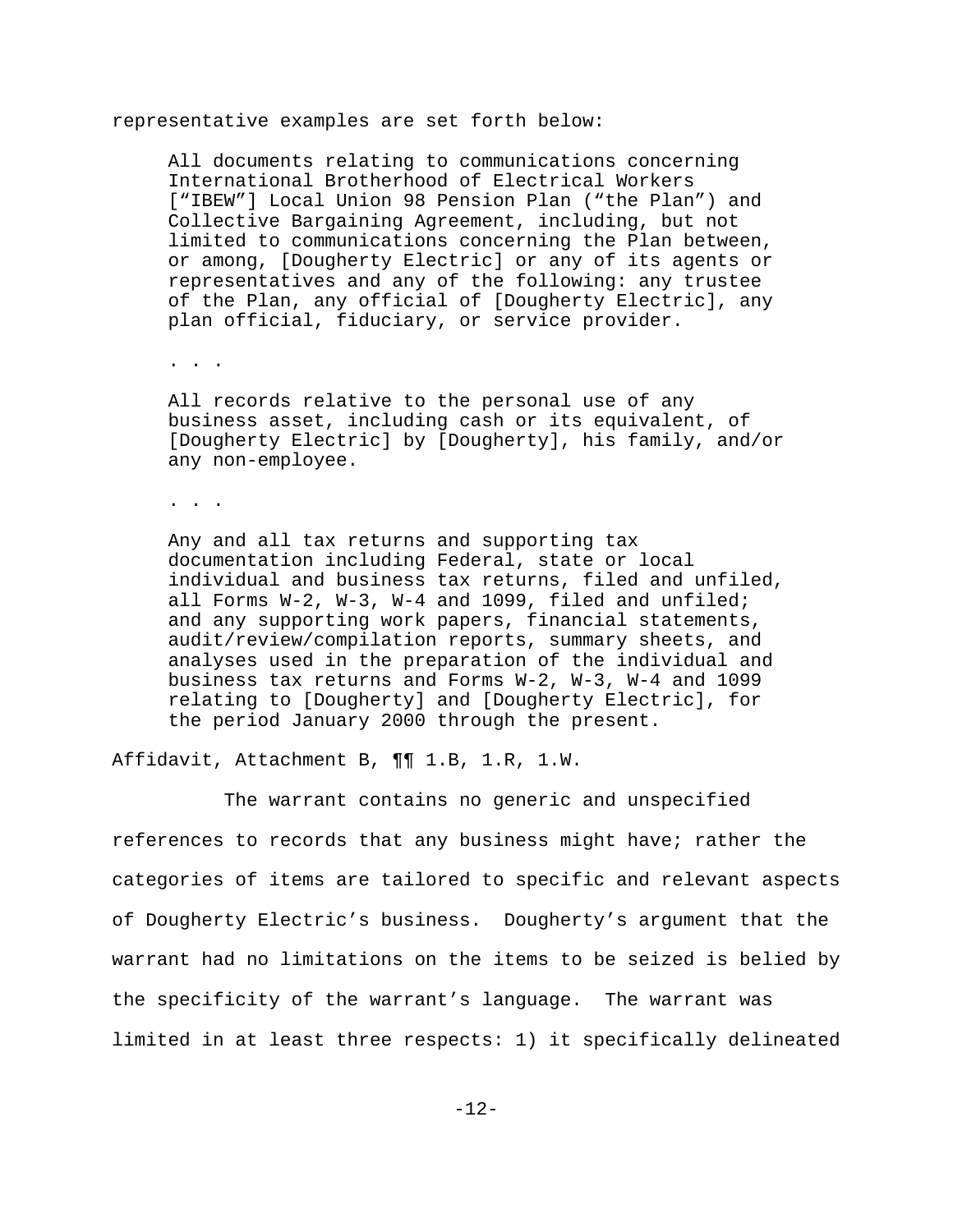the type (and sub-type) of document or item sought, 2) it limited the relevant time period from January 2000 to January 27, 2006, and 3) it generally limited the items to those relating to Dougherty, Dougherty Electric, and the IBEW union.<sup>5</sup>

Thus, the January 27, 2006 warrant is distinguishable from the general warrant in  $Leary$ .<sup>6</sup> Considering the highly</u> complex nature of this case, which was commenced with a 100-count indictment alleging multiple complex financial crimes, the warrant here is more analogous to the particularized warrant in American Investors. Accordingly, Dougherty has not shown that the warrant is so facially deficient that it could not have been relied on by a reasonably well-trained officer.

## 2. Probable Cause

Dougherty next argues that the warrant was based on an affidavit so lacking in indicia of probable cause as to render official belief in the existence of probable cause unreasonable. Specifically, Dougherty argues that the affidavit only shows

The affidavit alleges that Dougherty made improper payments to a union official; that union official is referred to in the affidavit as the business manager of IBEW Local 98.

<sup>6</sup> Dougherty cites two additional cases, both inapposite. See Klitzman, Klitzman & Gallagher v. Kurt, 744 F.2d 955, 959 (3d Cir. 1984) ("Little doubt . . . exists that the warrants issued were sufficiently particular."); United States v. Kow, 58 F.3d 423, 427 (9th Cir. 1995) (warrant contained "no limitations on which documents within each category could be seized").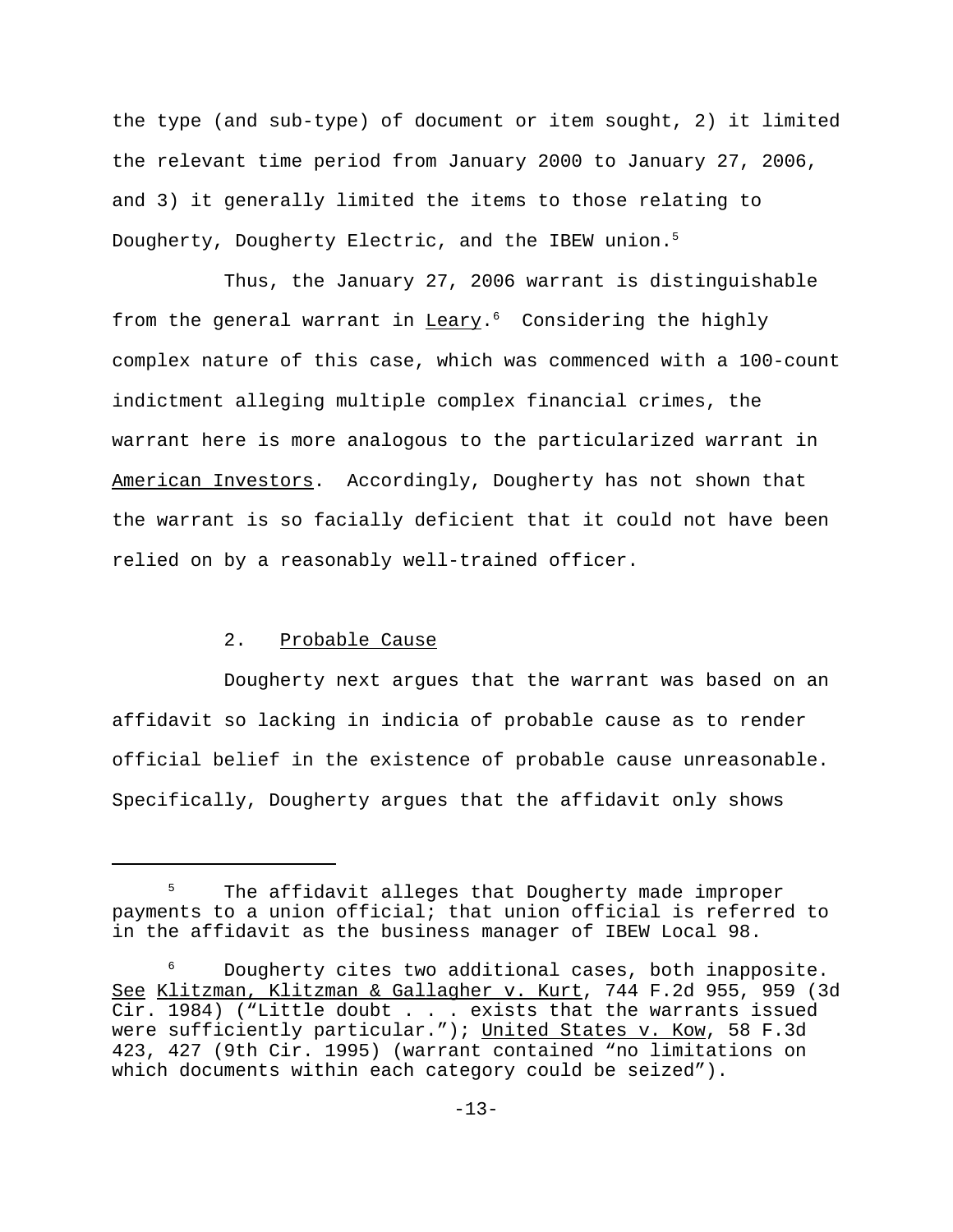probable cause that business records and similar materials would be found in the basement of the house, which housed the business office of Dougherty Electric, not on the remaining floors of the building.

The Court must examine only the facts that were before the Magistrate Judge, i.e., the affidavit, and give "great deference" to the Magistrate Judge's determination of probable cause. Hodge, 246 F.3d at 305 ("The Court need not determine whether probable cause actually existed, but only whether there was a substantial basis for finding probable cause." (quotations omitted)). "[T]he resolution of doubtful or marginal cases in this area should be largely determined by the preference to be accorded to warrants."  $\underline{Id.}$  (quotation omitted).

The Magistrate Judge need not have based her finding on "direct evidence linking the place to be searched to the crime":

Instead, probable cause can be, and often is, inferred by considering the type of crime, the nature of the items sought, the suspect's opportunity for concealment and normal inferences about where a criminal might hide the fruits of his crime. A court is entitled to draw reasonable inferences about where evidence is likely to be kept, based on the nature of the evidence and the type of offense.

Id. at 305-06.

Here, Special Agent O'Hanlon's affidavit contained ample indicia of probable cause. First, the affidavit referred to direct evidence of a nexus between 123 Pierce Street and the cash-payroll scheme: surveillance of a Dougherty Electric

-14-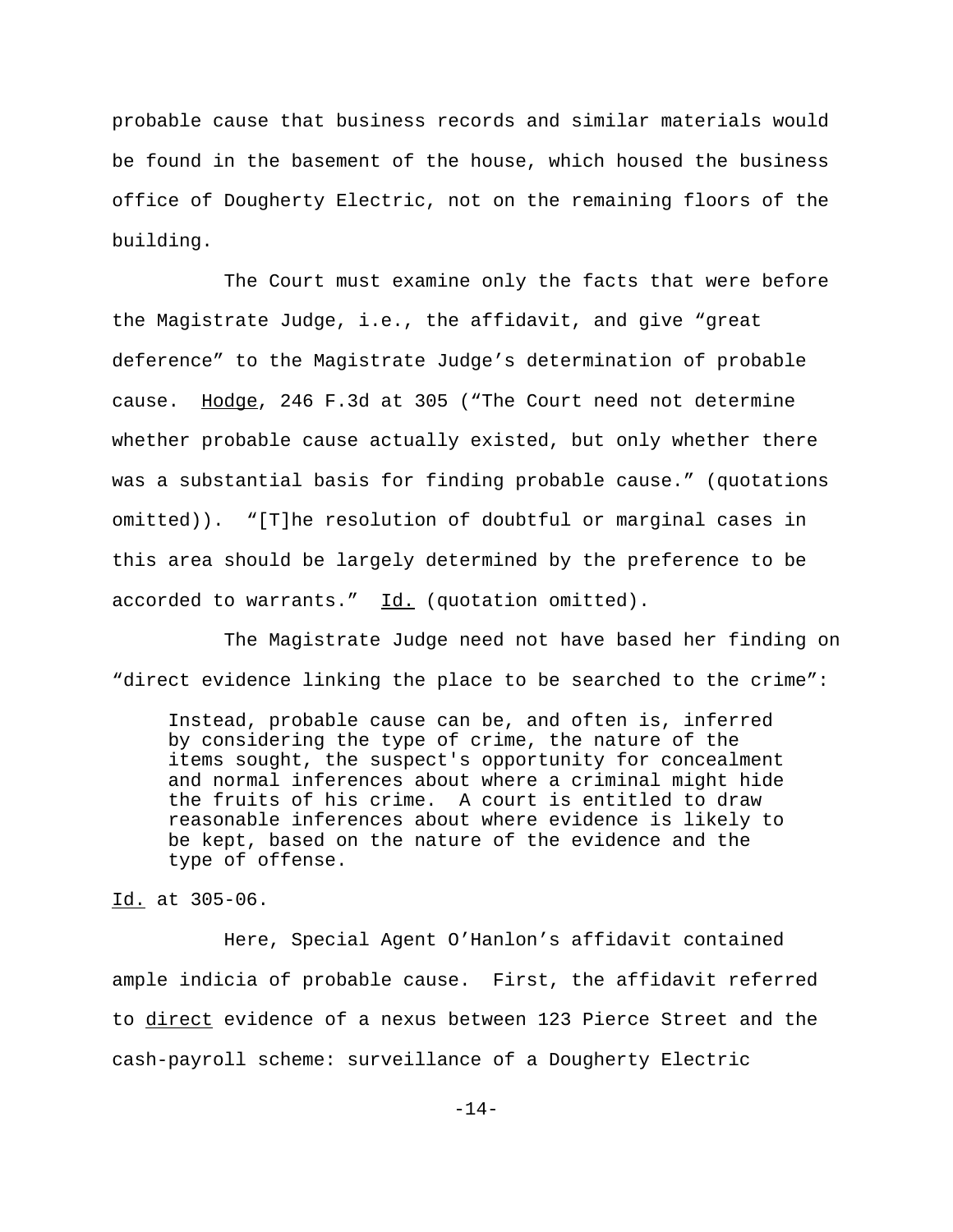employee withdrawing a large quantity of cash from a monitored bank account and entering the "residence" of Dougherty. Affidavit ¶ 15. From this description, it is reasonable to infer that the money that was taken into Dougherty's residence could have been located anywhere in the residence.<sup>7</sup>

The affidavit does state that a cooperating witness indicated that Dougherty Electric was "operating . . . out of the basement of his residence." Affidavit ¶ 6. It also provides, however, that a confidential informant, who has always been accurate and reliable, stated more generally that Dougherty "is operating his business from his home." Id. Moreover, there is no indication that Dougherty's personal income tax files would be located only in the basement office, and it is highly implausible that all evidence of the home improvements and personal goods alleged to have been improperly deducted as business expenses was located in the basement. See id. ¶ 29 (listing payments made from Dougherty Electric's bank account to a health club, a jewelry store, a plastic surgery center, a daycare center, and swimming pool builder); id.  $\P$  37 (listing cancelled checks indicating payments to a furniture store, an electronics retailer, and a fine clothing store, among others).

In addition to these direct links between Dougherty's

 $7$  Put differently, it is unreasonable to infer from the language of the affidavit that the money could only have been located in the basement of the residence.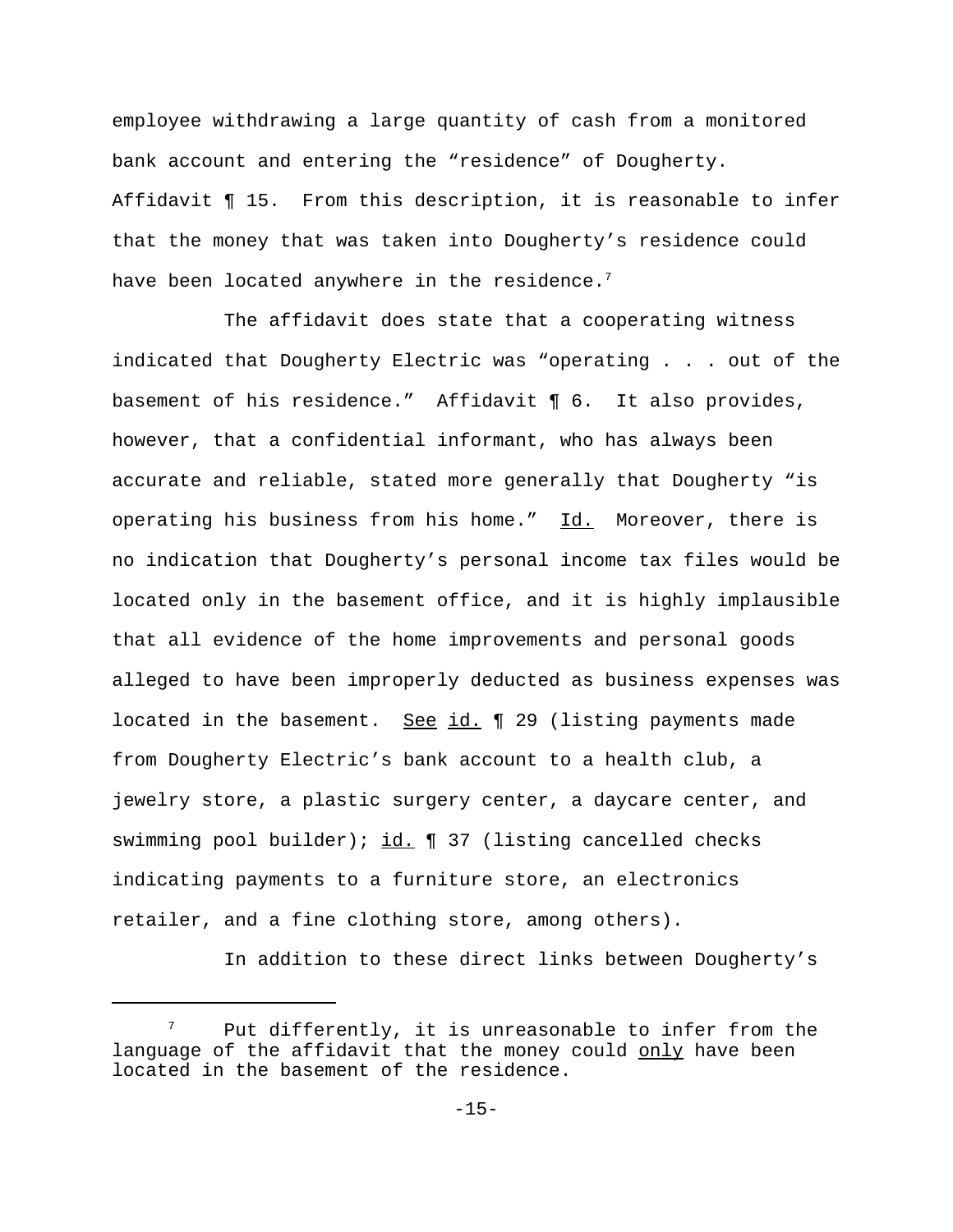home and the evidence of the alleged crimes, the affidavit relied on several inferences, all of which were reasonable. Dougherty was the sole owner of an S Corporation, $8$  which allegedly operated out of his basement and/or home. From these facts, it is reasonable to infer that many of Dougherty Electric's business records and account books, items which were the subject of the allegedly improper deductions by Dougherty, and receipts and other business records of Dougherty will likely be found not only in the basement, but also in other parts of the residence as well.  $\underline{Id.}$  ¶¶ 4, 45-46.<sup>9</sup>

Finally, Dougherty argues that the affidavit is based in part on stale evidence. However, if the suspected activity "is of a protracted and continuous nature the passage of time

<sup>8</sup> Dougherty Electric's status as an S Corporation is relevant because the corporation's compliance with the Internal Revenue Code will be evidenced by the Forms 1040 of its individual shareholders, here, Dougherty. See supra note 2.

<sup>&</sup>lt;sup>9</sup> Dougherty argues generally that a higher "level of justification" is required when conducting a search of a home. For this proposition, Dougherty relies on United States v. Mosley, which states only that "[t]he level of justification required to support a valid car search is extremely low . . . as compared with that required to support a valid home search."). 454 F.3d 249, 269 (3d Cir. 2006). The teachings of Mosely are not instructive here. See id. (case concerned a vehicle search, not a home search). Dougherty has a reasonable expectation of privacy in his residence, even if he does use it as a homeoffice. See United States v. Bli, 147 F. Supp. 2d 734, 741 (E.D. Mich. 2001) (holding that defendant had a reasonable expectation of privacy in his farm's business office, which was located on the same premises as his residence). Although this expectation of privacy is a prerequisite to Fourth Amendment protection, it does not heighten the probable cause requirement.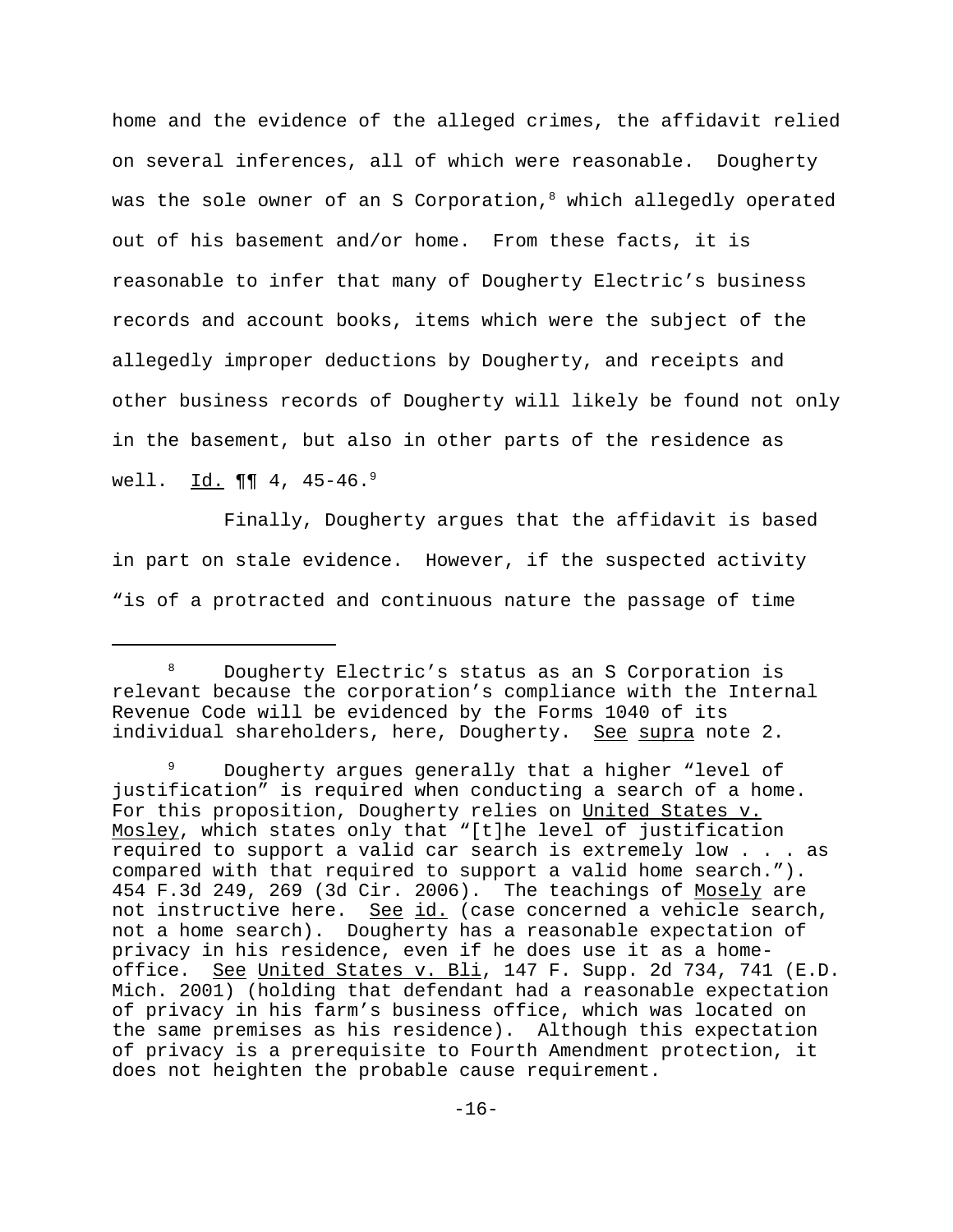becomes less significant," and "where the items to be seized are created for the purpose of preservation, as are business records, the passage of time is also less significant." \$92,422.57, 307 F.3d at 148. Here, the alleged criminal activity is ongoing in nature and many of the items to be seized are not of a transient nature and were created in order to be preserved.

Accordingly, the Magistrate Judge had a substantial basis for determining probable cause in this case.

#### III. EXCEEDING THE SCOPE OF THE WARRANT

Dougherty claims that the agents conducting the search exceeded the scope of the warrant. Dougherty argues that the search warrant and its accompanying affidavit only authorized a search of his basement, not his entire house. Therefore, Dougherty contends that the search, which ranged extensively throughout his home, exceeded the scope of the warrant.

Evidence seized pursuant to a search that exceeds the scope of an otherwise valid warrant is subject to the exclusionary rule. See United States v. Coleman, 805 F.2d 474, 483 (3d Cir. 1986) ("To the extent material outside the list was seized, the district court properly determined that that material could be suppressed without requiring the suppression of all documents seized.").

The Third Circuit has applied the good faith exception

-17-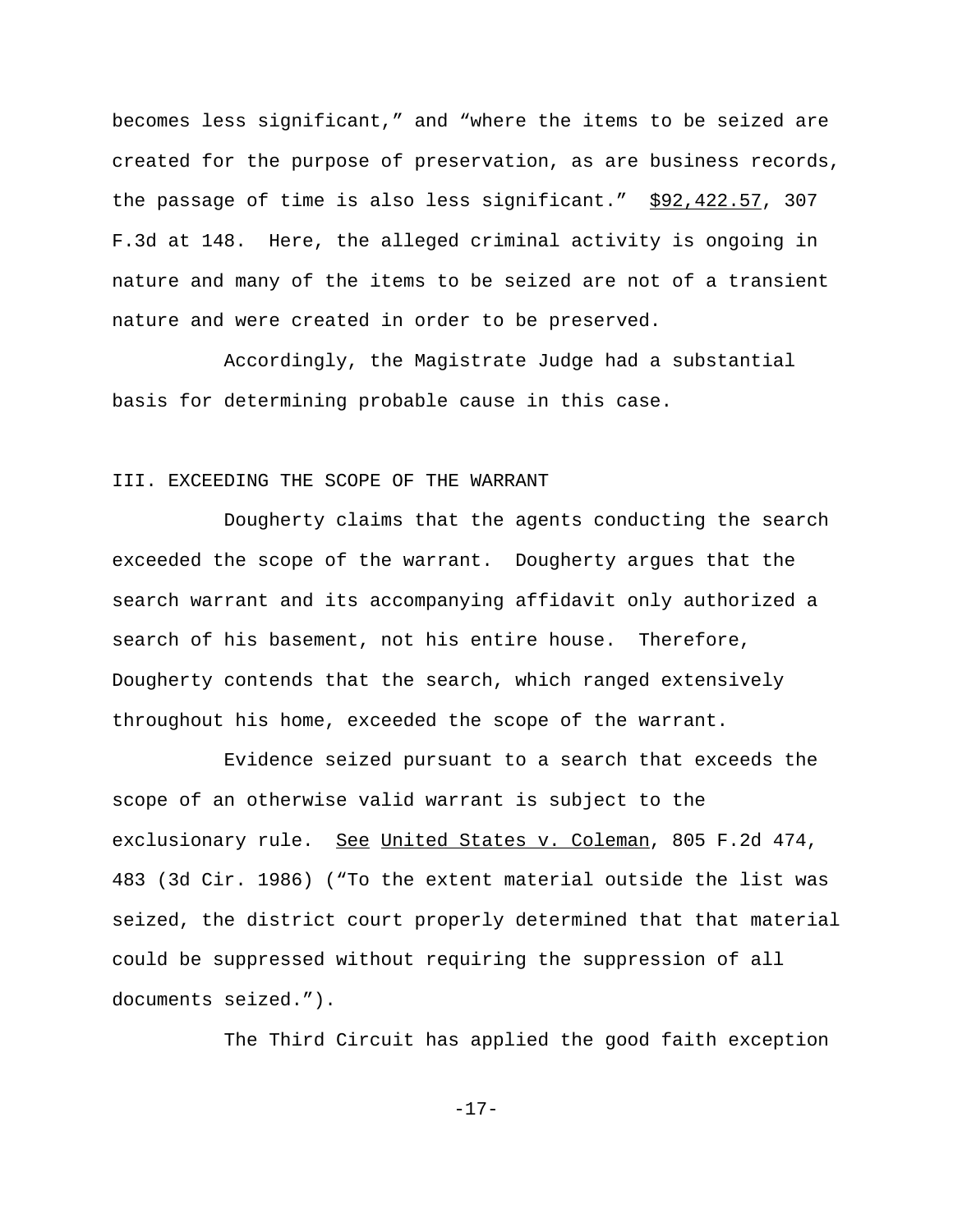to the exclusionary rule to searches that exceed the scope of a warrant:

To show a deliberate disregard for the warrant's restrictions, it must be demonstrated that a reasonably well-trained officer would have known that the search was illegal, despite the magistrate's authorization. This is a question of objective reasonableness, rather than subjective good faith.

Am. Investors, 879 F.2d at 1107 (citing Leon, 468 U.S. at 919 n. 20). Therefore, as with the particularity requirement discussed above, "the pertinent inquiry is still whether the officers acted reasonably. Phrased another way, we ask whether the officers' suspicions have been aroused that certain documents could not be seized under the warrant." Id. at 1107.

Unlike the particularity determination, however, the determination of whether the search exceeded the scope of the warrant requires consideration of evidence outside the four corners of the warrant and affidavit. See United States v. Fumo, No. 06-319, 2007 WL 3232112, at \*5 (E.D. Pa. Oct. 30, 2007) ("[I]f the seizure exceeded the scope of the warrant, this will be apparent when the evidence offered is compared to the description on the face of the warrant of items to be seized and when defense counsel questions the proponent of the evidence about the circumstances of its seizure."). The determination is an objective one, however, and the subjective intent and knowledge of the agents executing the warrant is immaterial. See Am. Investors, 879 F.2d at 1107.

-18-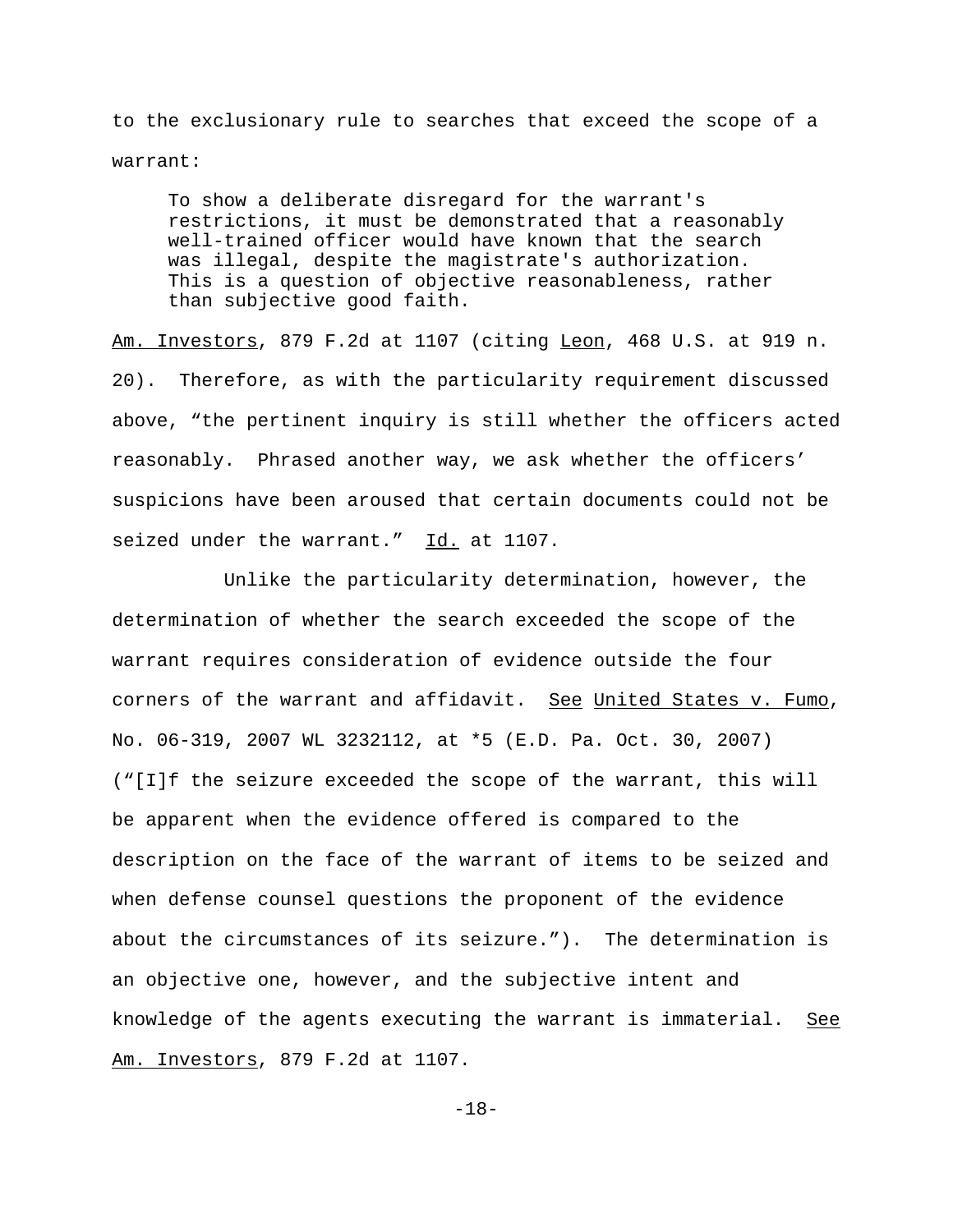Dougherty argues that the warrant only authorized a search of the basement of 123 Pierce Street, and not the remainder of the home. This contention is belied by the warrant, which describes the premises to be searched in detail:

123 Pierce Street, Philadelphia PA 19148, is a brick residence, located on the north side of Pierce Street across [sic], at the cross street of Moore Street. The structure is a three story red brick home with a brick wall encompassing the yard, and a sunken two car garage with wooden garage doors.

Affidavit, Attachment A. Nowhere in this description is the scope of the search limited to the basement of Dougherty's home.

Dougherty relies on two cases, both of which undercut his argument. See Torres v. United States, 200 F.3d 179 (3d Cir. 1999); United States v. Am. Investors of Pittsburgh, Inc., 879 F.2d 1087 (3d Cir. 1989).

In Torres, federal agents searched the home of the defendant, who was suspected of drug trafficking, pursuant to a warrant. 200 F.3d at 181. The warrant authorized a search of "the property known as 3936 N. 5th Street, Philadelphia, PA." Id. at 187. The affidavit accompanying the warrant stated that the defendant "stored cocaine in five-gallon cans in the basement of the premises," but also "recited other items the location of which were not expressly limited to any particular portion of the building." Id. The defendant challenged the search as having exceeded the scope of the warrant, but the Third Circuit disagreed. The Court reasoned that "a warrant encompasses the

-19-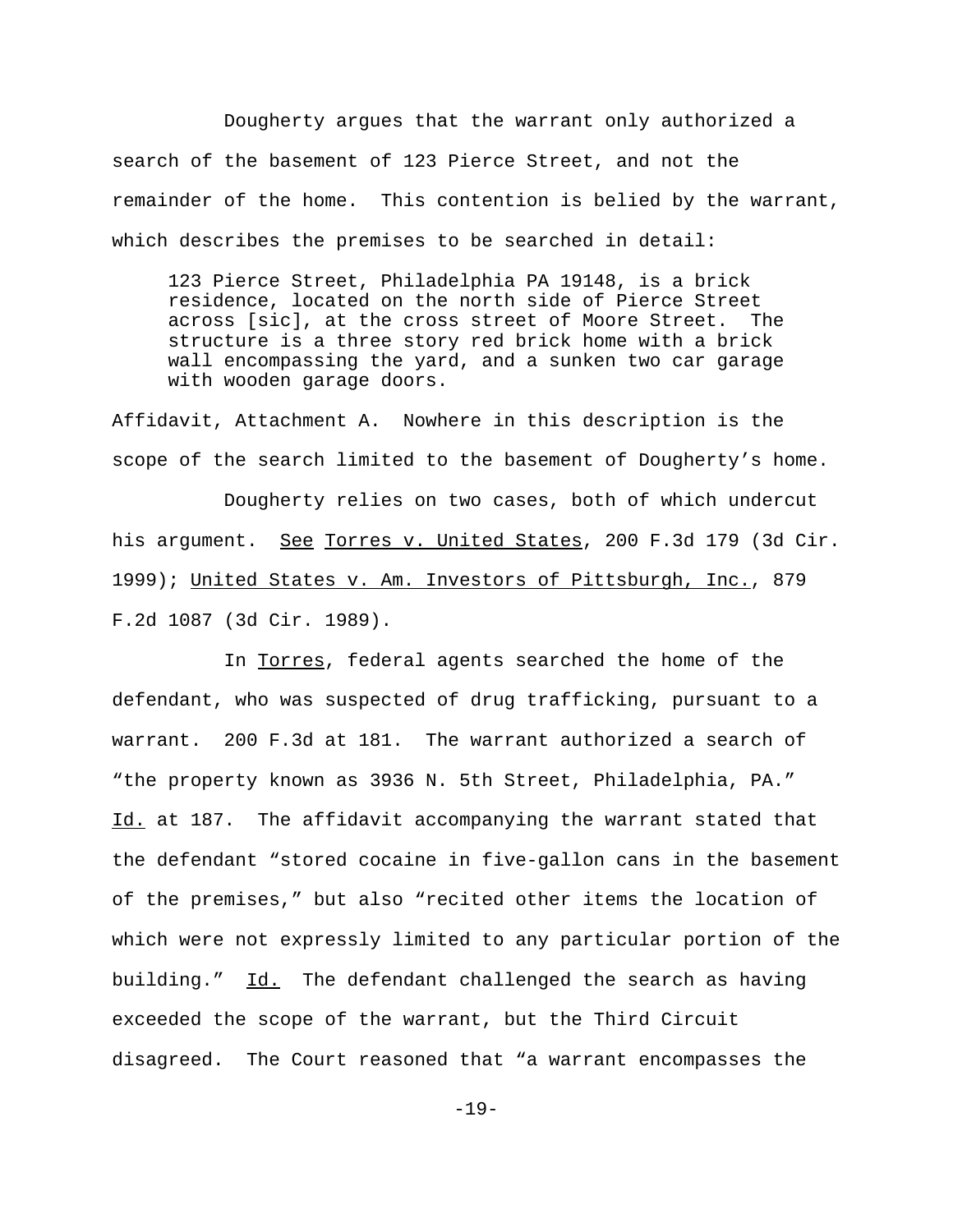authority to search the entire building if the person who is the target of the search has access to or control over the entire premises." Id. at 187 (quotation omitted). Because the premises in question was "a traditional two-story home," and not a "multiunit premises with separate areas controlled by separate residents," the Court concluded that "the warrant authorized a search of the entire building." Id. at 187-88.

In American Investors, federal agents conducted a search, pursuant to a warrant, of the offices of a business suspected of money laundering. 879 F.2d at 1092-93. The warrant authorized the search of 23 categories of records and the seizure of documents and fruits, instrumentalities, and evidence of criminal activity. Id. at 1093. The ten-hour search undertaken by the agents was extensive, resulting in the seizure of large amounts of corporate documents and interrogation of individual employees. Id. at 1091, 1104. Rejecting the defendants' argument that the search exceeded the scope of the warrant, the Court held that, "[g]iven the necessarily broad scope of the search involved" in the investigation of a complex moneylaundering scheme, "the agents reasonably relied on the magistrate's findings that the affidavit justified the seizure of the wide range of documents."  $Id.$  at 1107.

This case closely resembles both Torres and American Investors. The warrant authorized a search of "123 Pierce

 $-20-$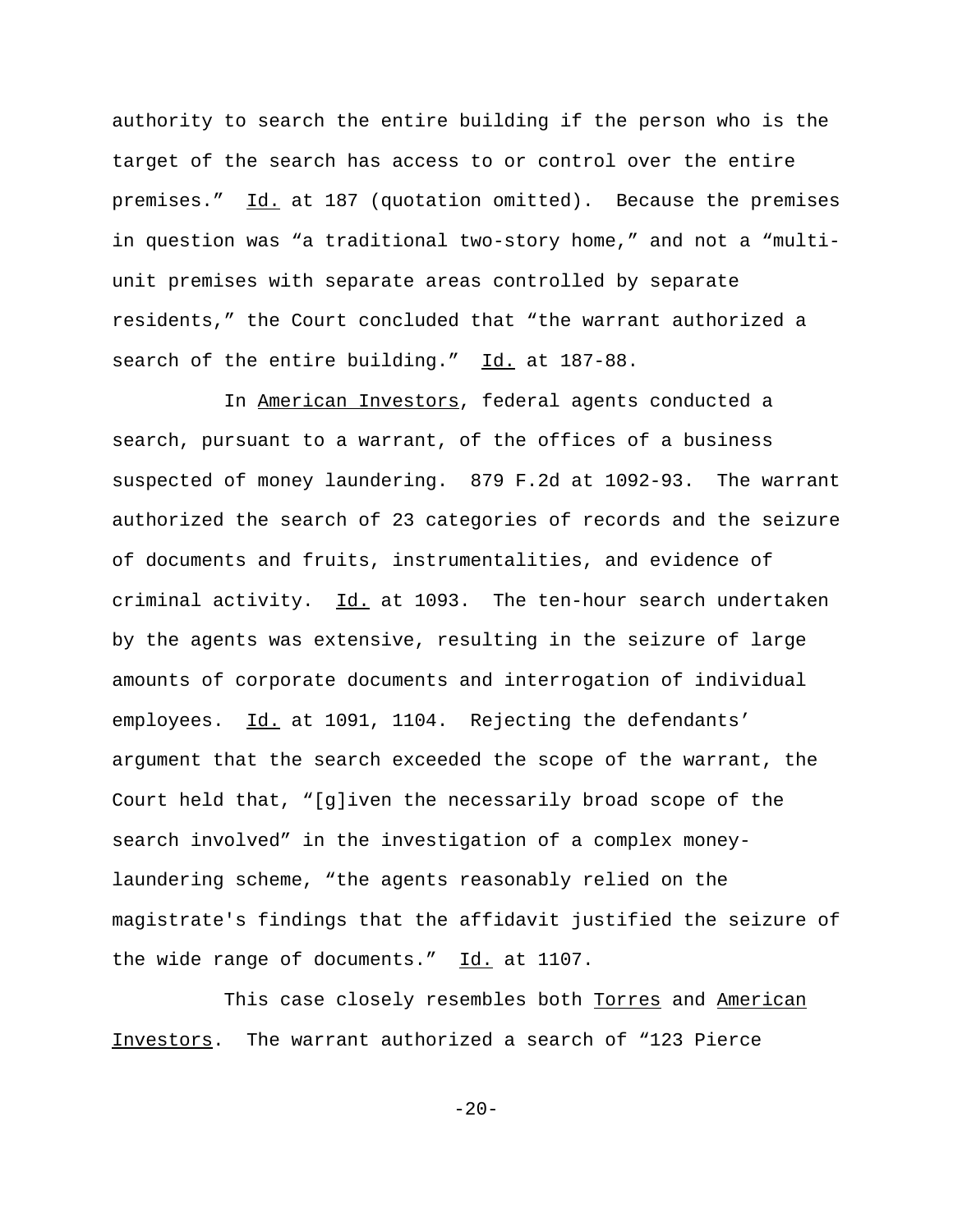Street, Philadelphia, PA 19148," a traditional single-family residence over which Dougherty had control. Although the affidavit stated that Dougherty's business was located in the basement of the premises, it also stated more generally that the business was run out of Dougherty's "home," and alleged that other evidence, such as items which were the subject of the allegedly improper deductions by Dougherty, and receipts and other business records of Dougherty, might be found in other parts of the residence. See Torres, 200 F.3d at 187-88. In addition, the warrant in this case authorized an extensive search of over 30 categories of documents and items as part of an investigation of a series of complex financial crimes. See Am. Investors, 879 F.2d at 1107.10

<sup>&</sup>lt;sup>10</sup> A handwritten addition to the affidavit added at the instruction of the Magistrate Judge provides: "If personal materials or information are obtained during the search, the government will not review any materials or information which will or would infringe upon the privacy of [Dougherty, his wife, or others]." Affidavit  $\P$  52(d). Dougherty contends that this addition indicates the Magistrate Judge's intent to restrict the scope of the authorized search to business records only. The remainder of the affidavit suggests otherwise. The handwritten addendum is part of paragraph 52, which pertains specifically to "information contained in a computer . . . [that] cannot be successfully retrieved and copied to depict the exact environment in which the data was created at the premises." Id. ¶ 52. The restriction in paragraph 52(d) thus concerns only private information contained on seized computers and is consistent with other portions of the warrant that expressly authorize seizure of personal items. See, e.g., Affidavit, Attachment B,  $\P\P$  L ("All individual . . . bank account records . . . ."), Q ("All records relative to the expenditure of any funds, business or personal, for the personal benefit of [Dougherty] or his family.").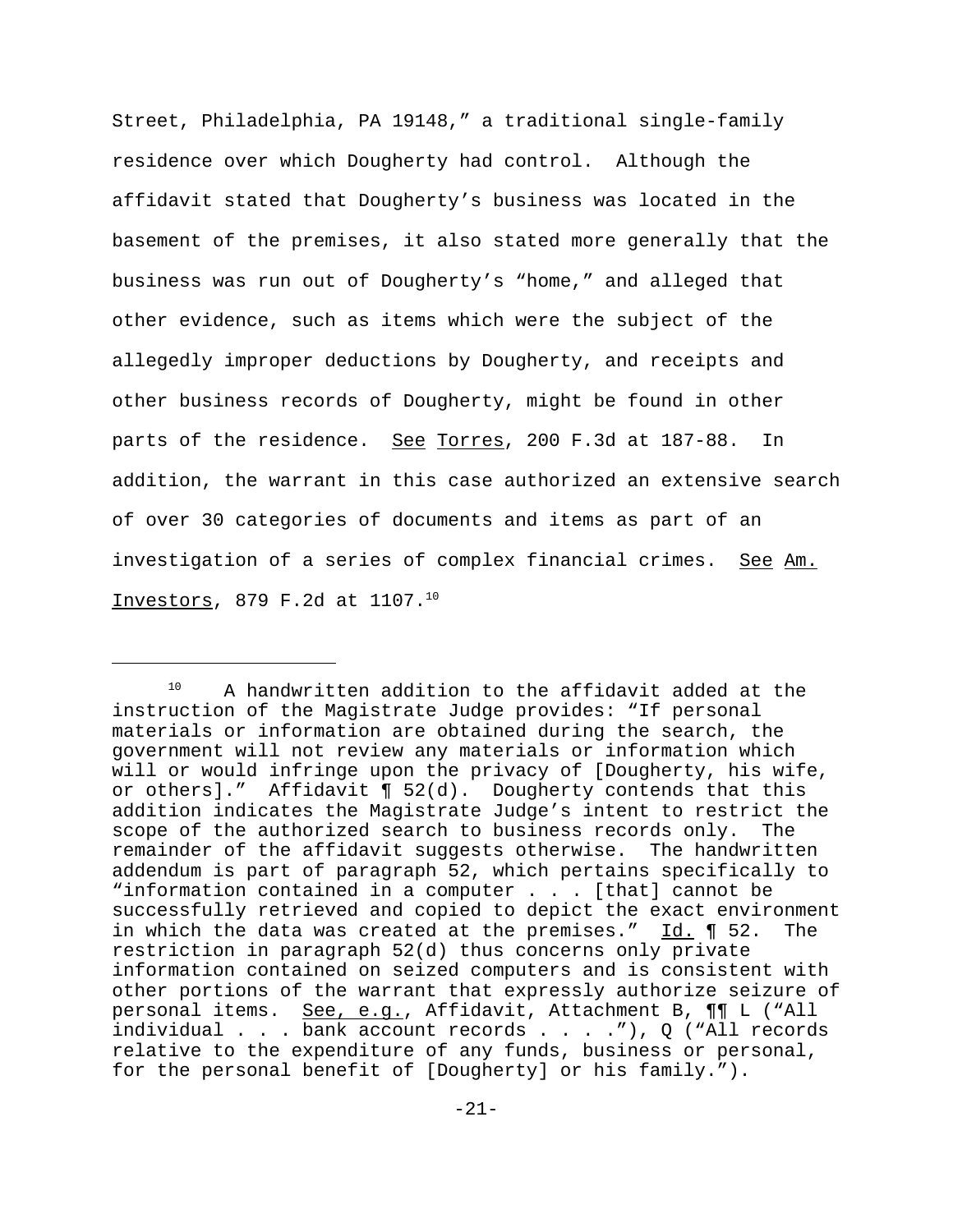Moreover, the testimony of Special Agent O'Hanlon at the hearing did not support Dougherty's claim that the search of 123 Pierce Street exceeded the scope of the warrant. Special Agent O'Hanlon testified that the search ranged into private places such as closets, jewelry boxes, drawers, inside kitchen cabinets, and underneath countertops. Searches of these locations was likely to reveal the fine clothes, jewelry, and home improvements that were the subject of the improper deductions alleged in the probable cause affidavit. In addition, searches of these locations were likely to uncover business records, such as the receipts that reflected the purchases of these items and others similar to them. For example, as discussed above, see supra Part I.B, Special Agent O'Hanlon's testimony revealed that a private office was found adjacent to Dougherty's master bedroom, which contained business records of Dougherty Electric. Thus, the Court cannot say that an agent who searched these locations on the strength of the January 27, 2006 warrant was acting unreasonably. $11$ 

<sup>&</sup>lt;sup>11</sup> At the hearing, the Government elected to defend the execution of the warrant based on the agents' good faith reliance on the warrant. In fact, the Government's argument understates its case. The evidence introduced at the hearing shows not only that the agents reasonably relied on the warrant, but also that the agents' search did not exceed the scope of the warrant.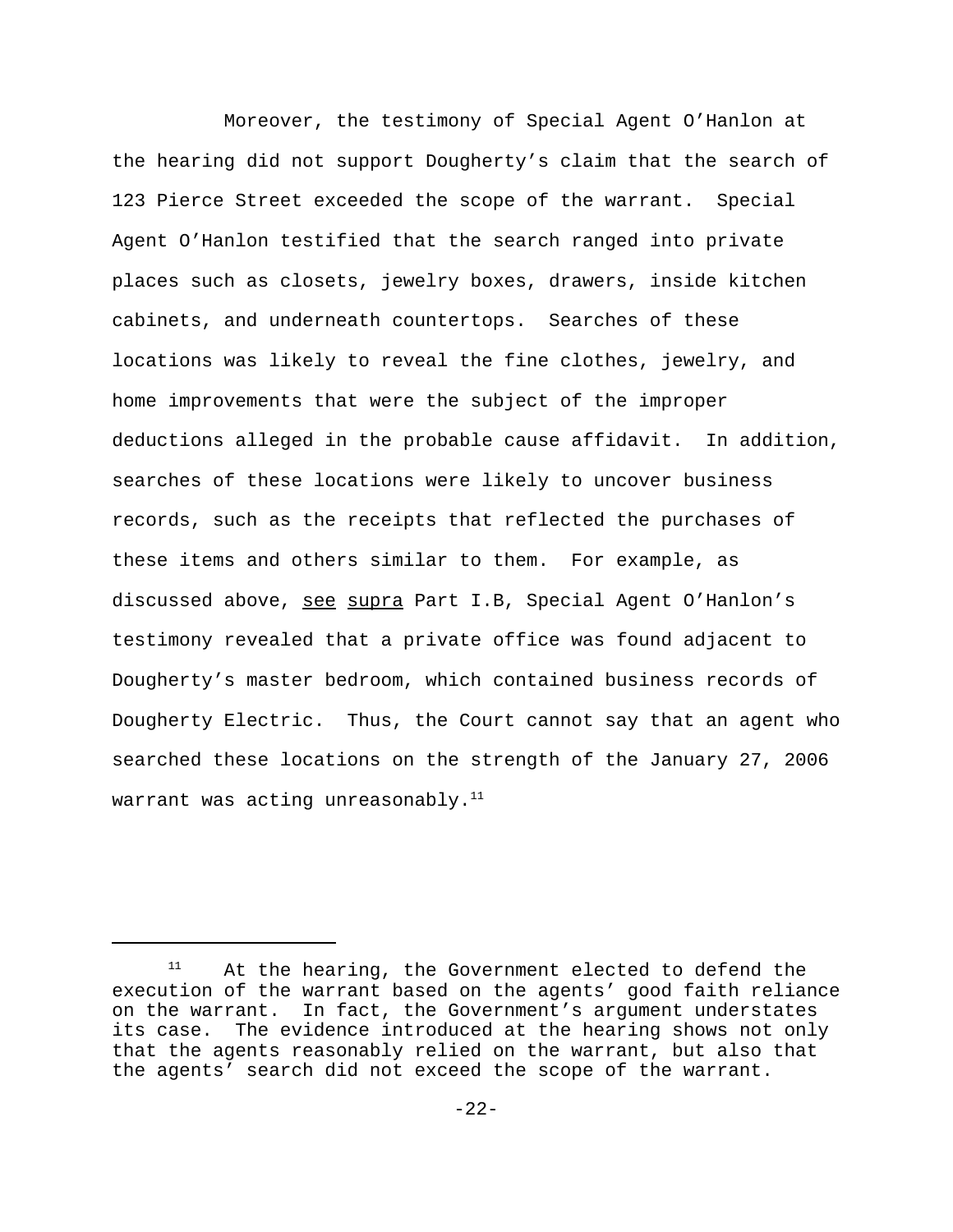## IV. CONCLUSION

The January 27, 2006 warrant was neither facially deficient in its particularization of the items to be seized, nor fatally lacking in indicia of probable cause. Moreover, the agents acted reasonably in executing the warrant. Accordingly, Defendant's motion to suppress (doc. no. 24) will be denied.

An appropriate order follows.